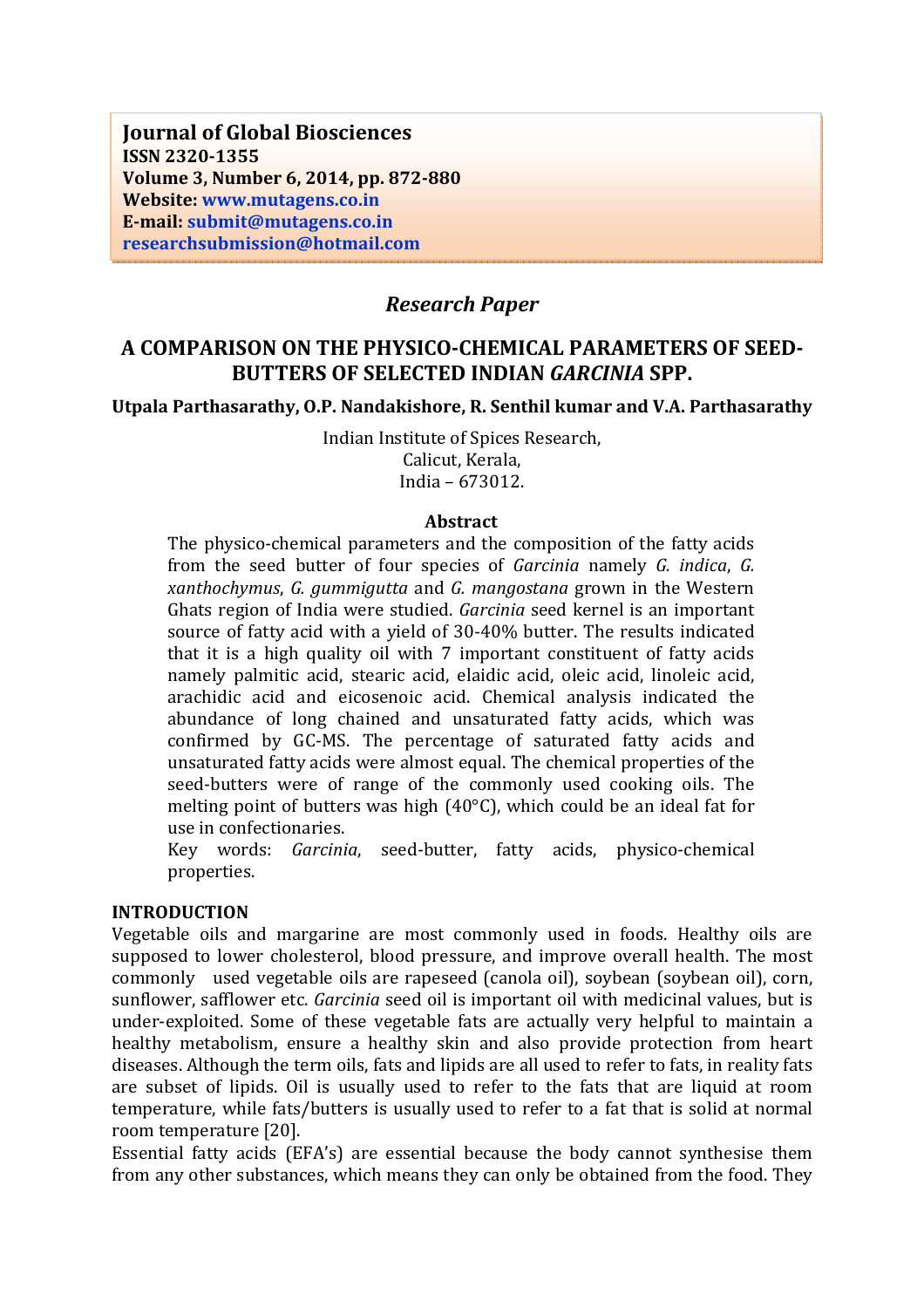help to generate and maintain the fatty membranes, which coat every cell body. They are important for memory and brain function; and they actively maintain healthy hair, skin and nails. There has been an abundance of research on these fatty acids and their activity in the human health.

*Garcinia* is an under-utilized medicinal crop belonging to the family Guttiferae (Clusiaceae). It is a large genus of polygamous trees or shrubs, distributed widely in the tropical Asia, Africa and Polynesia. It consists of 200 species, out of which, 35 species are found in India. Through GIS studies and surveys reported the occurrence of various *Garcinia* species in Konkan and Malabar regions of South India and in the foothills of North-eastern Himalayan regions [27]. The genus *Garcinia* shows a very high degree of diversity. Previous researches show the variation in molecular and enzymatic levels [21]. Asish *et.al.,* (2008) reported the occurrence of an anti-obesity compound, Hydroxy citric acid (HCA) in certain Western Ghats species [16]. HCA and a few other beneficial organic acids were also reported in fruits of Indian *Garcinia* species [24]. The demand of *Garcinia* is increasing recently due to its medicinal properties, but cannot be fully exploited as it is included under the list of endangered species [23].

The seeds of the fruit have edible fat, commonly known as 'Garcinia butter' due to its solid state in room temperature. Previous investigations, *G. indica* butter (known as kokum butter) was found to improve the hardness of chocolate [12]. Though *G. indica*  and *G. mangostana* butter are in use in Karnataka, Maharashtra and Goa [9], the biochemical properties of the butter is yet to be reported. In the present investigation, we report the chemical composition of the seed butters of four *Garcinia* species grown in Western Ghats.

#### **MATERIALS AND METHODS**

*Garcinia* seed-butter was extracted from the seeds of *Garcinia gummi-gutta* Robs.*, G. indica* Chois*., G. xanthochymus* Roxb. and *G. mangostana* Linn., in the traditional wetprocess. Seeds from the fresh fruits were separated and dried thoroughly. About 100g of kernels were separated from the seeds and washed in hot water to remove all impurities. Kernels were then slightly roasted in a gentle heat in a pan and then finely grinded. It was then boiled with 1litre water in an open pan for 4-5 hours. The oily upper layer was decanted in to a clean beaker and allowed the water to evaporate. Dried fat, known as butter is stored in a dry air tight container [18].

### **Fatty acid extraction**

For analysis, fats were extracted by solvent method. Five grams of dried seed kernels were taken in a metal mortar and homogenized. The sample is then placed into a cellulose paper cone and placed in a Soxhlet apparatus. The extraction was performed using 200 ml petroleum ether (boiling point of 60°-80°C) for 3 hours. Then, the solvent was evaporated at 50 °C using a rotary evaporator. Finally, the lipid content of samples was determined gravimetrically [8].The dried lipid was stored in a clean and dry vial and tightly closed in a refrigerator at 0-4°C.

# **Analysis of Physical Parameters**

Pour point and Melting point for the butters were estimated in the standard way by treating the samples to the particular temperature for a minute duration and observing the physical state of the sample.

# **Fatty Acid Methyl Esterification (FAME)**

Fatty acids are non-volatile and cannot be analyzed in Gas-liquid chromatography. So they were converted into Fatty acid methyl esters (FAME), which were volatile by modified Odham and Stenhagen (1972) method [2]. In the first step, fatty acids are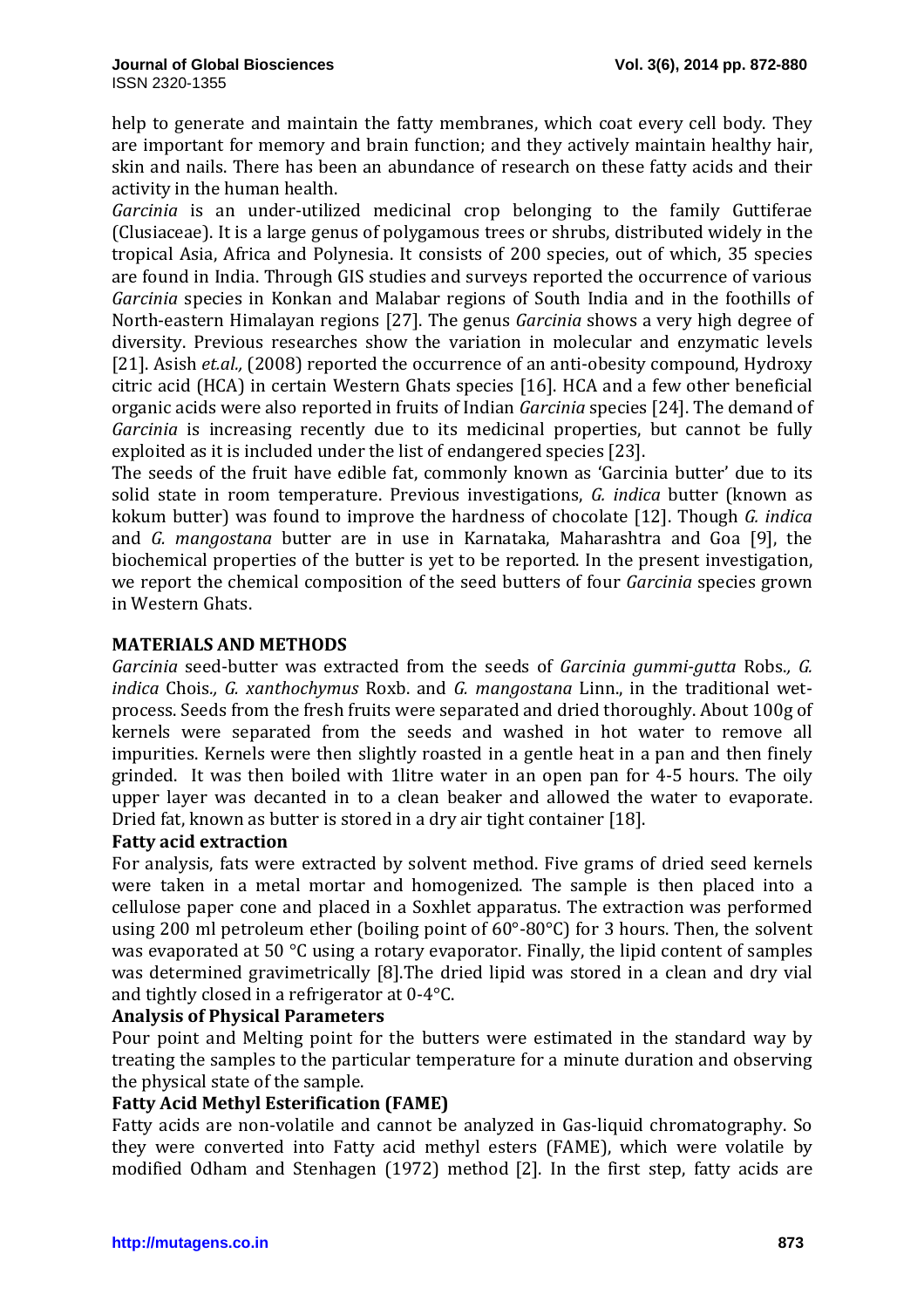separated from steroids and other contaminants from 500mg of the extracted butter by saponification using alcoholic Sodium hydroxide (3N NaOH-Methanol 2:1). The saponified fatty acids were separated in aqueous phase by fractionation with waterhexane mixture. It is the desaponified using 6N HCl and extracted with 5 ml of hexane. The pure free fatty acids were then converted to FAME using 5 ml of acidified methanol (methanol-Concentrated HCl 5:1), and incubating at 70°C for 5 hours. It was then fractionated in a separating funnel and extracted as hexane phase. The FAME samples were de-moisturized using anhydrous Sodium sulphate, filtered and stored in air tight vials at 0-4°C.

# **Analysis by GC-MS**

One microlitre of sample was injected onto a GC equipped with a MS and a polar capillary column (HP-Innowax polyethylene glycol), 0.25mm internal diameter, 30m in length and 0.25mm film in thickness) to obtain individual peaks of fatty acid methyl esters. The carrier gas was helium with a flow rate of 1.5 mL/ min. The detector temperature was 270 °C and the column temperature was 150 ◦C held for 1min and increased at the rate of 15 ◦C/min to 200 ◦C and the rate of 2 ◦C/min to 250 and held for four minute. The run time was 45min. The mass spectrometer operated under the following conditions: ion ionization voltage, 70 eV, mass range, 50- 450 m/z and scan and inter-scan delay times of 0.45sg and 0.05sg, respectively. The fatty acid methyl esters peaks were identified by comparison of their mass spectra with the Wiley (New York, USA) mass spectrum library. Percentage of the fatty acid was calculated on the basis of the peak area of a fatty acid species to the total peak area of all the fatty acids in the oil sample.

### **Analysis of Chemical Parameters**

Acid value, free fatty acid percentage, saponification value and iodine number were estimated by standard procedures [1,3,26].

Total sterols in the butter were determined using Liberman-Burchard reagent as described by FSSAI, (2012) [26].

Vitamin E in the butter was determined by comparing the UV-absorption at 285nm against a series of standard Tocopherol acetate solution [7].

#### **RESULTS AND DISCUSSION**

In comparison to other vegetable seed fats like Castor seed (50%), ground nut kernel (42%), mustard (35%), palm kernel (36%), sunflower (32%) sesame (50%) and copra (60%), *Garcinia* has (30-40%) oil, indicating it as an important source of fatty acids.

The physical properties of the four species show that the yield of butter is very high in *G. gummi-gutta*, (47%) while in *G. indica* and in *G. xanthochymus* it was around 30% and in case of *G. mangostana*, it was lesser, around 24% (Table 1). *Garcinia* butter is solid at room temperature. It is quite hard, almost as hard as cocoa butter and is a good substitute, in the recepies where cocoa butter is needed. Reports are available for the use of *G. indica* butter with cocoa butter for chocolates. Kokum fat is added in various proportions replacing cocoa butter in dark and milk chocolate formulations. Hardens of both dark and milk chocolates are increased with increase in addition of kokum fat [12]. The presence of fatty acid in high concentration and the solidification properties of the butter make it ideal confectionary fat. The melting point of *Garcinia* seed-butter is high (about 40°C), hence it can be used along with the cocoa butter to increase the heat resistance property and hardness of the chocolate. It is helpful in preventing heat induced softening and loss of consistency of chocolates, mainly in hot climatic regions [25].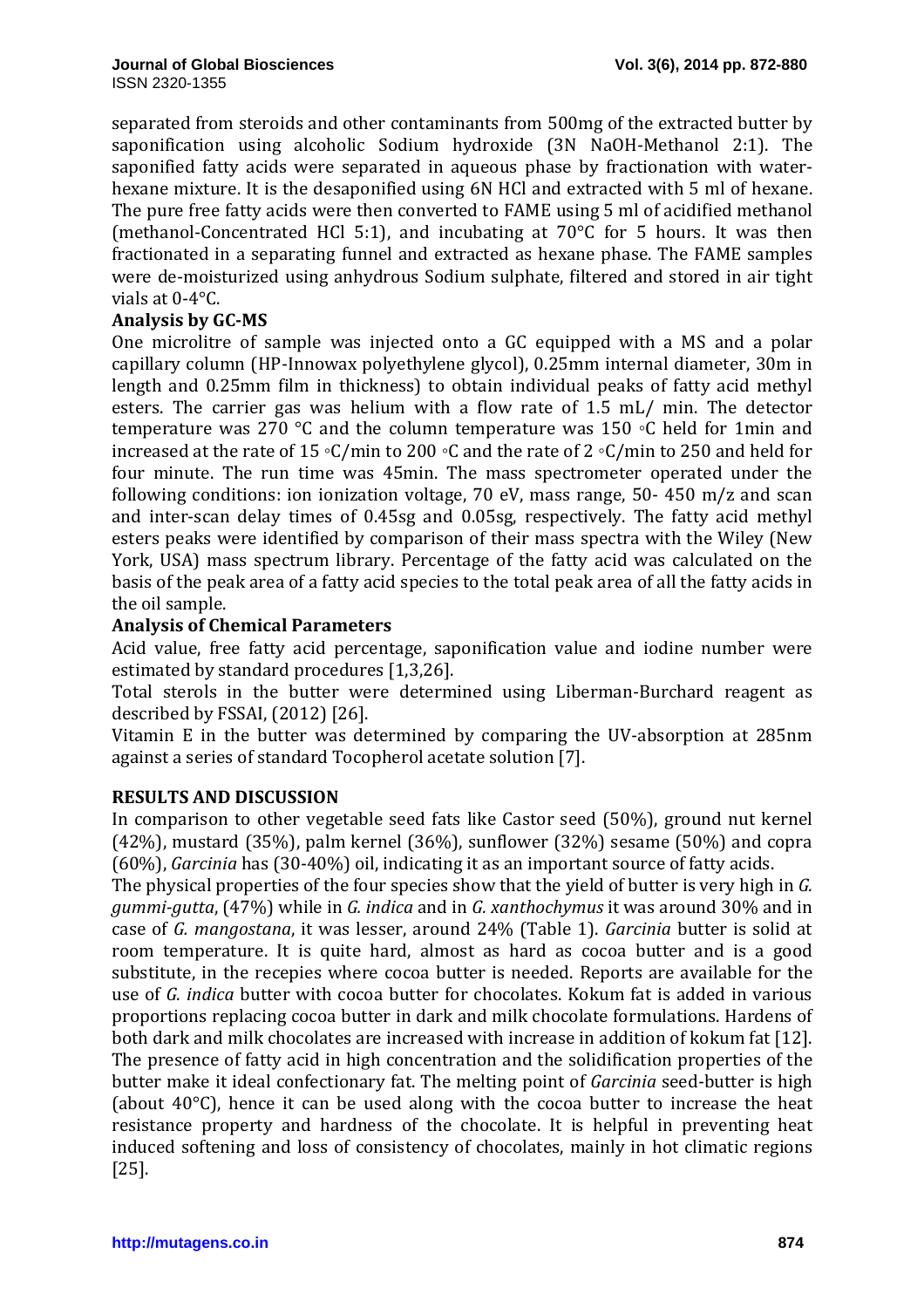The fatty acid profile presented in the Figure 1 and the Table 2 show that the Garciniabutter has 7 important fatty acids with various percentages in various species. The major fatty acids present were palmitic acid, stearic acid, elaidic acid, oleic acid, linoleic acid, arachidic acid and eicosenoic acid.

Palmitic acid is present in very high (47%) in *G. mangostana* while it is moderate in other species (Peak no.1 in Fig. 1). Palmitic acid is an ionic surfactant, which has a pleasing sensation to the body. It is thus mainly used to produce soaps, cosmetics and releasing agents. Palmitic acid is the commonest saturated fatty acid in the plants and animal lipids. Kokum butter (from *G. indica*) is popular in skin care products because of its ability to soften skin and heal ulcerations and fissures of the lips, hands, and soles of feet. Palmitic acid helps to control obesity and helps to recover some reproductive abnormalities [5]. It is reported that the diet enriched with palmitic acid is good for diabetes [19].

Stearic acid is present in very high concentration (30-40%) in *G. gummi-gutta, G. indica* and *G. xanthochymus*; while its percentage is less in *G. mangostana* (2.3%) (Peak no. 3 in Fig. 1). Stearic acid is commonly used in the manufacture soaps, detergents, shampoo, shaving creams and other cosmetic products. It is one of the most common saturated fatty acids found in the nature following palmitic acid [14]. Butter rich in stearic acid is solid at room temperature. It is also used in many food products because it remains stable at high temperatures. It is commonly used in margarine and other spreads. A few plants which have Stearic acid more than 30% in its seed oil, like *Butyrospermum Paradoxum* (Shea), *Shorea robusta* (sal), *Vateria indica* (dhupa). Garcinia could be taken as good source of stearic acid. It is reported that the total plasma cholesterol decreased by an average of 14% during the consumption of high stearic acid diet [6]. Oleic acid also present in a good percentage in all the four species (26-35%) (Peak no. 4 in Fig. 1). High oleic acid makes the butter less susceptible to spoilage, so could be useful in food preservation. Oleic acid may hinder the progression of adrenoleukodystrophy, a fatal disease that affects the brain and adrenal glands [4]. Oleic acid may be responsible for the hypotensive effects of olive oil [17]. Linoleic acid is another important acid which is present with a moderate percentage (5-11%). The use may include, helping people loose body fat [11] and possibly preventing colon or breast cancer [15]. It is a strong antioxidant with benefits such as lowering high cholesterol and controlling weight. Arachidic acid (1-8%) is a saturated fatty acid. It is a minor constituent of peanut oil (1.1-1.7%) and corn oil (3%). Arachidic acid is used for the production of detergents, photographic materials and lubricants. The food rich with arachidonic acid is known as anti-inflammatory diet [10].

Table 3 describes the chemical properties of *Garcinia* seed-butters. Acid value and percentage free fatty acids represent the freshness and storage quality of an oil or fat. It is the measure of susceptibility and its extend of decomposition. The acid value of the four species of *Garcinia* varies from 3.7-4.5; which shows the butter is good for the consumption (Table 3). Free fatty acid content is commonly called the free acidity percent; lesser the value better is the fat. Other than *G. indica* oil, all are having very low value (table 3).

Saponification number gives the information concerning the character of the fatty acid present in the fat. It shows in average, how large the fatty acids that are present in the fat. Fats with the high saponification number yield quite soluble soaps. Here the value ranged 140-200. The saponification value of the olive oil is 187-196, for sunflower it is 188-194, for ground nut it is 188-195, for mustard oil it is 169-176 and for sesame oil it is 188-195, while it is very high in coconut oil and ghee (251-263 and 220 respectively)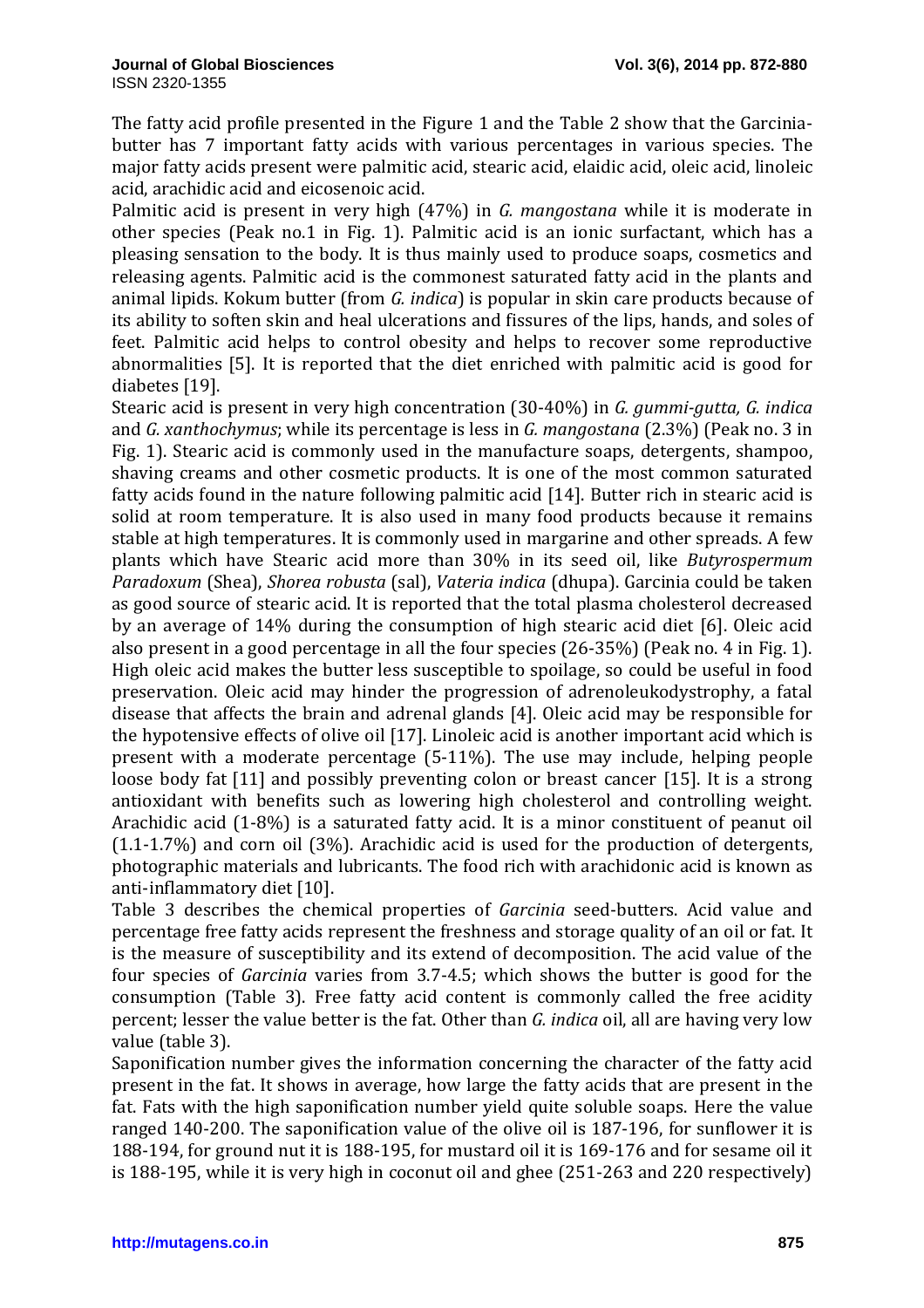Table 4. Iodine value is a measure of the unsaturated nature of a fat. The iodine value preferably should be 25-50 and more preferably 30-45 in good fat (Table 4). In *Garcinia* butter it varies from 37-51; in different species (Table 3). This value allows predicting the tendency of fat to become rancid. In coconut oil, the iodine value is very low (7.5- 10.5) (Table 4) and hence shows a high tendency to go rancid. Table 4 represents the iodine value of some common oils and fats.

Phytosterols are more commonly known as plant sterols which have been shown in clinical trials to block cholesterol absorption sites in the human intestines, thus helping to reducing cholesterol in human. Nevertheless, high percentage is not considered as good. In *G. mangostana* the sterol value is 0.10, in *G. xanthochymus* it is 0.96, in *G. gummi-gutta* it is 0.45, while for *G. indica*, it is little higher (1.02).

Vitamin E is a fat soluble compound. Vitamin E has many biological functions, antioxidant function being the most important and best known. Vitamin E in different *Garcinia* species varies from 9.0-20.01 mg/g. Vitamin E in palm oil and Ghee are 25 and 36 mg/g respectively, while it is 1.5 mg/g in sesame oil, 11 mg/g in coconut, 14 mg/g in olive oil [20].

Monounsaturated fats improve heart health, help to lose belly fat and keep cholesterol down. Polyunsaturated fats are definitely good, healthy and a key part of fat intake as being the essential fatty acids. Research has shown that it lowers the LDL cholesterol level, raises HDL cholesterol level and reduces inflammation. Coconut oil and ghee has saturated oil has 52 and 64% while sunflower oils, olive oil and mustard oil has unsaturated fat 88%, 83% and 81% respectively [20, 26].

The butter obtained from the seeds of *Garcinia* is an ideal fat with all desirable qualities, though the use is not common, hence it could be a welcome introduction. Stearic acid by virtue of its heat stability makes the *Garcinia* butter good confectionary oil. *G. indica* butter also referred to as Goa butter and is used as substitute for ghee [13] in the localities. *Garcinia indica* and *G. gummi-gutta* are the crops of future for south India, which needs further attention and research and the reports on ITK (indigenous technical knowledge) indicate that in Northern Karnataka as well as in Goa, women selfhelp groups are involved in the extraction of the seed butter as the cottage industry. If care taken, the food and nutraceutical product of *Garcinia* can provide additional source of income to local people. There is a need of creating awareness among the local people about its value for both for its food and nutraceutical properties. *Garcinia* species, except in some homesteads are forest crops, and is prone for habitat destruction. Lack of awareness, excessive deforestation, habitat destruction; and low germination and growth rate of Garcinia make it to be endangered [22]. Creating awareness about its value would prevent this and would encourage the organized plantations.

# **CONCLUSIONS**

Butters from Garcinia seed kernels were solid at room temperature and had pleasant appearance and aroma. Chemical properties of Garcinia-butter were similar to that of major cooking oils such as peanut oil, sesame oil and sunflower oil.

Even though the physical properties such as higher melting point and higher flash point were similar to that of Ghee and hydrogenated fats, the relatively high unsaturated fatty acid composition makes Garcinia-butter healthier than them.

Hence, as the physico-chemical properties are in the optimum ranges of that for an ideal confectionary fat, it could be concluded that Garcinia-butters can also be used as solidfat substitutes in confectionary formulations.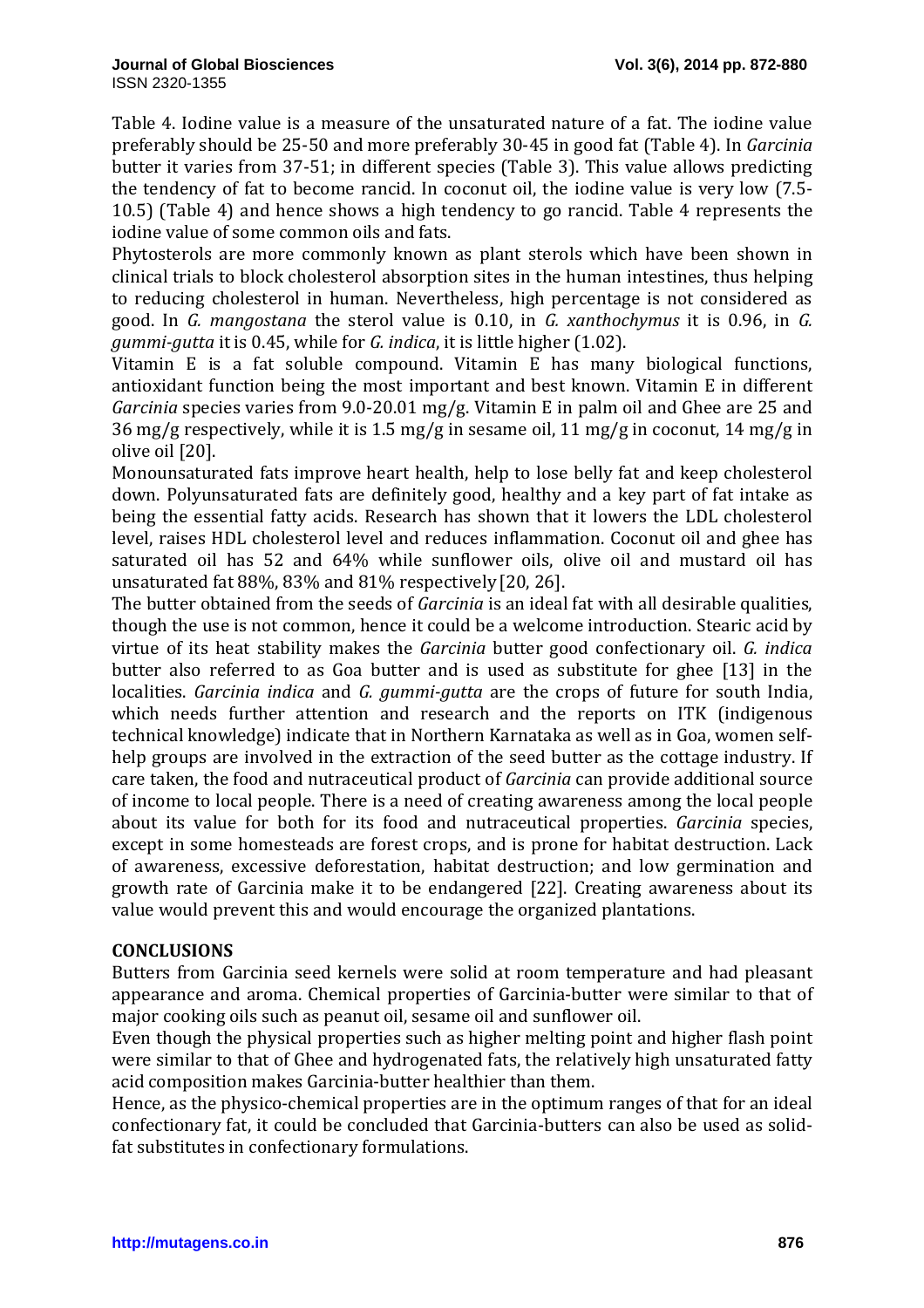| Table 1: Physical Parameters of Garcinia butter |  |  |
|-------------------------------------------------|--|--|
|-------------------------------------------------|--|--|

| <b>Physical</b>             | G.gummi-    | G.indica   | G.            | G.mangostana  |
|-----------------------------|-------------|------------|---------------|---------------|
| <b>Parameters</b>           | gutta       |            | xanthochymus  |               |
| Total fat content (%        | 46.54       | 29.33      | 25.71         | 24.20         |
| of seed)                    |             |            |               |               |
| Colour                      | Light brown | Pale white | Creamy-yellow | Creamy-yellow |
| State at room               | Solid       | Solid      | Solid         | Solid         |
| temperature                 |             |            |               |               |
| Melting point $(^{\circ}C)$ | 39.4        | 40.3       | 38.2          | 37.9          |

# Table 2: Fatty acid profile of four Garcinia butter

| acid<br>Fatty      | gummi-<br>G. | G. indica | <b>G.</b> xanthochymus | G.         |
|--------------------|--------------|-----------|------------------------|------------|
| composition $(\%)$ | gutta        |           |                        | mangostana |
| Palmitic acid      | 6.31         | 3.25      | 3.05                   | 47.20      |
| Stearic acid       | 30.61        | 49.33     | 44.53                  | 2.31       |
| Elaidic acid       | 9.54         | 3.00      | 1.51                   |            |
| Oleic acid         | 26.23        | 34.42     | 35.33                  | 34.02      |
| Linoleic acid      | 11.38        | 5.25      | 4.82                   | 1.32       |
| Arachidic acid     | 5.41         | 1.20      | 1.00                   | 8.04       |
| Eicosenoic acid    |              | 2.25      | 1.01                   | 0.51       |
| Other fatty acids  | 10.52        | 2.30      | 8.75                   | 6.61       |

# Table 3: Chemical properties of seed butter of four species of Garcinia

| <b>Chemical</b>                         | G.<br>gummi- | G. indica | G.           | G.         |
|-----------------------------------------|--------------|-----------|--------------|------------|
| <b>Parameters</b>                       | gutta        |           | xanthochymus | mangostana |
| <b>Acid Value</b>                       | 3.7          | 4.9       | 4.8          | 4.5        |
| (mg NaOH/g of oil)                      |              |           |              |            |
| Saponification                          |              |           |              |            |
| number                                  | 187.9        | 200.2     | 190.3        | 140.5      |
| (mg KOH/g of oil)                       |              |           |              |            |
| Iodine value                            | 50.2         | 39.4      | 37.4         | 51.8       |
| Free fatty acids (%)                    | 1.42         | 5.64      | 2.82         | 2.21       |
| Sterols                                 | 0.54         | 1.02      | 0.96         | 0.10       |
| Vit. $E \left( \frac{mg}{100g} \right)$ | 14.31        | 20.01     | 10.63        | 8.45       |
| <b>Total Saturated FA</b>               | 48.64        | 52.78     | 48.58        | 57.55      |
| (%)                                     |              |           |              |            |
| Mono Unsaturated FA                     | 35.77        | 39.67     | 37.85        | 34.53      |
| (%)                                     |              |           |              |            |
| Poly Unsaturated FA                     | 11.38        | 5.25      | 4.82         | 1.32       |
| (%)                                     |              |           |              |            |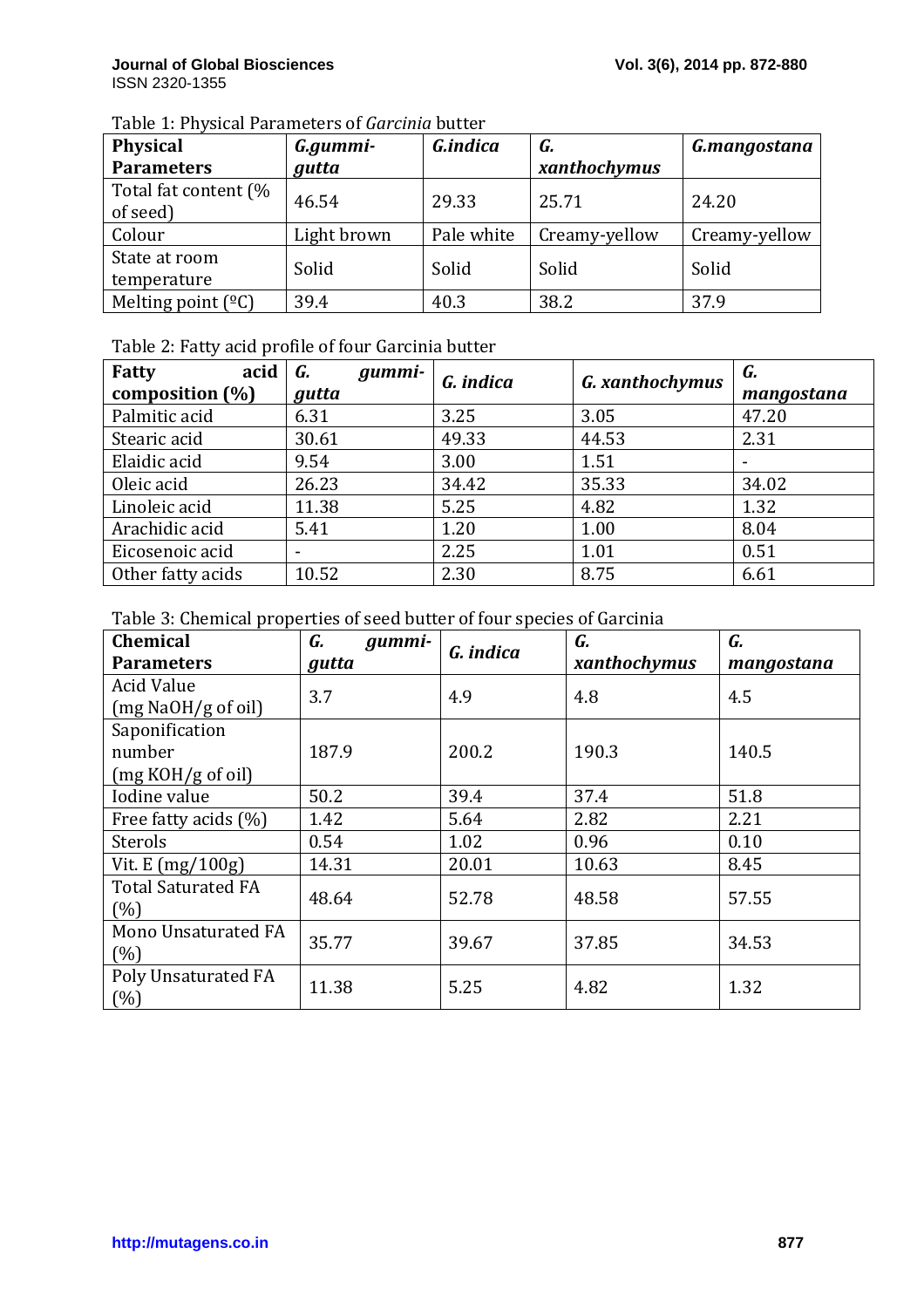| Oil           | <b>Iodine Value</b> | Saponification |
|---------------|---------------------|----------------|
|               |                     | <b>Value</b>   |
| Coconut oil   | $7.5 - 10.5$        | 251-263        |
| Olive oil     | 79-90               | 187-196        |
| Palm oil      | $4 - 22$            | 245-255        |
| Sunflower oil | 125-140             | 188-194        |
| Ghee          | 26-38               | 220            |
| Groundnut oil | 84-100              | 188-195        |
| Mustard oil   | 98-110              | 169-176        |
| Sesame oil    | 103-116             | 188-195        |

#### Table 4: Iodine value and saponification value for commonly used oils

# **Figure:**



Figure 1: The GCMS chromatogram showing major fatty acids

# **ACKNOWLEDGEMENT**

The financial assistance by CSIR-HRD group in the form of senior research fellowship to Mr. O.P. Nandakishore is gratefully acknowledged. Authors thank The Director, IISR Kozhikode for providing necessary facilities. HRD group in the form of senior research fellowship to<br>ully acknowledged. Authors thank The Director, IISR<br>ry facilities.<br>, **1962**, The Chemical Analysis of foods, Chemical<br>, P: 420.<br>L., **1972**, Fatty acids, In: Waller G.R

# **REFERENCES**

- 1. Cox, H.E., and Pearson, D., **1962**, The Chemical Analysis of foods, Chemical Publishing Co. Inc., New York, P: 420.
- 2. Odham, G., and Stenhagen, E., **1972**, Fatty acids, In: Waller G.R. (Ed.): Biochemical Applications of Mass Spectrometry. Wiley Interscience, New York-London-Sydney-Toronto Wiely-interscience, New York, pp.211-250.
- 3. William, H., **1975**, Official Methods of Analysis AOAC, 12 edn. In: Association of Official Analytical Chemists, Washington, pp. 487 487-490.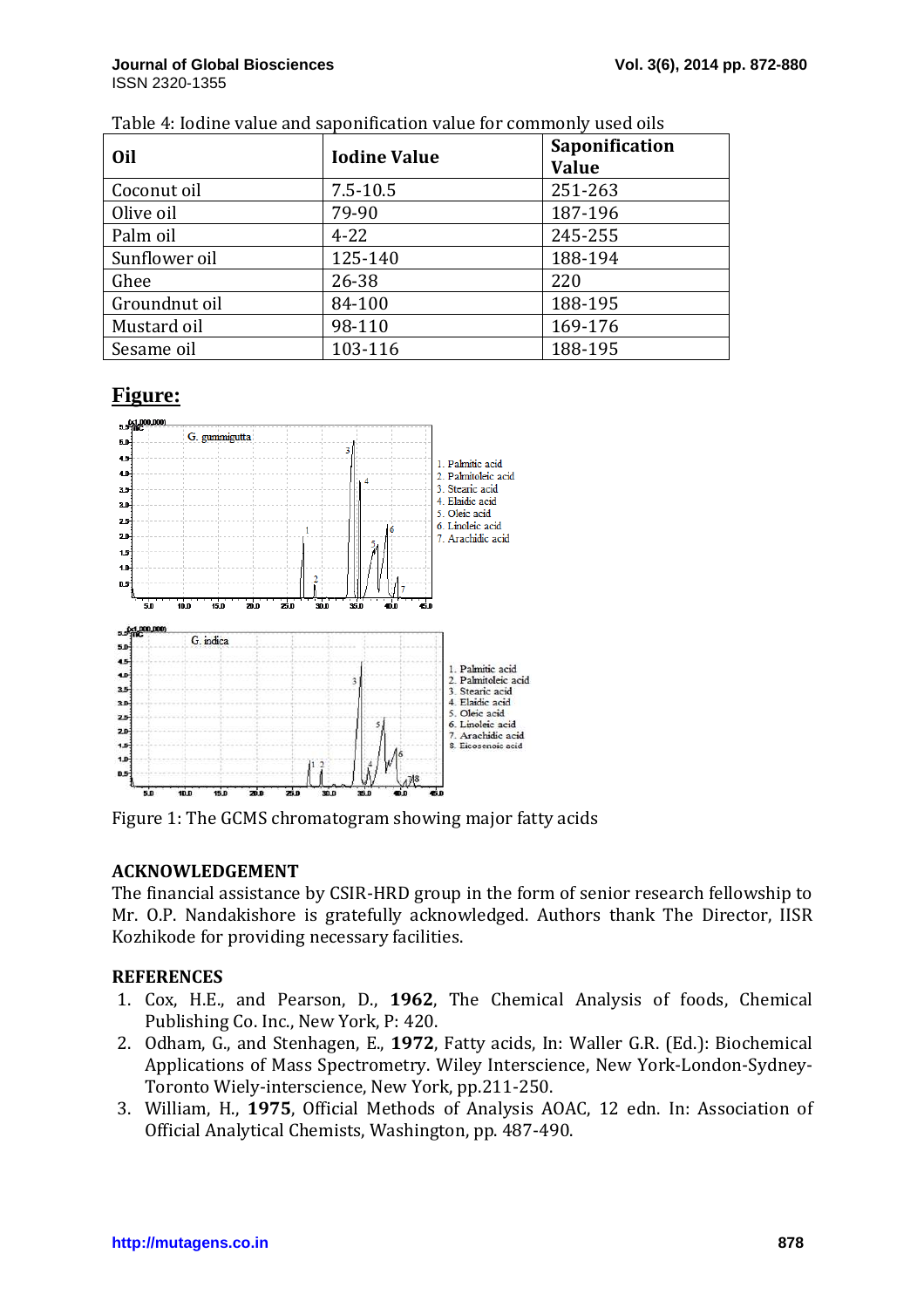- 4. Rizzo, W.B., Watkins, P.A., Phillips, M.W., Cranin, D., Campbell, B., and Avigan, J., **1986**, Adrenoleukodystrophy: Oleic acid lowers fibroblast saturated C22-26 fatty acids. Neurology. 36, pp.357–361.
- 5. Scott, G., Florentin, L., Nix, D., and Whelan, M.F., **1988**, Comparison of monounsaturated fatty acids and carbohydrates for reducing the raised levels of plasma cholesterol in man. Am. J. Clin. Nutr. 47, pp.965-969.
- 6. Andrea, B., and Scott, M.G., **1988**, Effect of dietary stearic acid on plasma cholesterol and lipoprotein levels. Nat. English J. Med. 318, pp.1244-1248.
- 7. Umar, D.M., Anwar, M.M., and Aslam, M.M., **1990**, UV-spectrophotometric determination of a-tocopherol acetate in pharmaceutical preparations. Pakistan J. Pharma. Sci. 3(1), pp.53-59.
- 8. Oderinde, R. A., and Ajayi, I. A., **1998**, Metal and oil characteristics of *Terminalia catappa*. Riview Italalian Sostarvze Grasse. 75, pp.361–362.
- 9. Abraham, Z. M., Latha, R., Senthil, K., Rathi, K., Shelja, P.B., Sunanda, C.K. Variability Studies in Kokam (*Garcinia indica*). Indian J. Plant Genetic Resources. 2002, 15(2), pp.183-185.
- 10. Adam, O., Beringer, C., Kless, T., Lemmen, C., Adam, A., Wiseman, M., Adam, P., Klimmek, R., and Forth, W. **2003**, Anti-inflammatory effects of a low arachidonic acid diet and fish oil in patients with rheumatoid arthritis. Rheumatology Int. 23(1), pp.27-36.
- 11. Mary, S. **2003**. Conjugated Linoleic Acid (CLA) Supplements May Speed Weight Loss. http://thyroid.about.com/cs/dietweightloss/a/cla.htm Retrieved on 24-09- 2013
- 12. Maheshwari, B., and Reddy, S., **2005**, Application of kokum (*Garcinia indica*) fat as cocoa butter improver in chocolate. J. Sci. Food Agri. 85, pp.135–140.
- 13. Osman, B.M., and Rahman, A.M., **2006**, Mangosteen *Garcinia mangostana*. Southampton Centre for Underutilised Crops, University of Southampton, Southampton, **UK.** http://www.cropsforthefuture.org/publication/Monographs/Mangosteen%20mon ograph.pdf Retrieved on 24-09-2013.
- 14. Gunstone, F. D., John, L.H., and Albert, J.D., **2007**, In: The Lipid Handbook, Boca Raton, 3rd edn. CRC Press, USA. pp: 520-525.
- 15. Nirvair, S.K., Neil, E.H., and Kent, L.E., **2007**, Conjugated Linoleic Acid Isomers and Cancer. J. Nutri. 137, pp.2599-2607
- 16. Asish, G.R., Utpala, P., Zachariah, T.J., Gobinath, P., Mathew, P.A., Johnson, J.G., and Saji K.V., **2008**, A comparative estimation of HCA in different species of *Garcinia*. Hort. J. 21, pp.26-29.
- 17. Teres, S., Barcelo-Coblijn, G., Benet, M., Alvarez, R., Bressani, R., Halver, J.E., and Escriba, P.V., **2008**, Oleic acid content is responsible for the reduction in blood pressure induced by olive oil. Proc. National Acad. Sci. 105(37), pp. 13811–13816.
- 18. NOVODboard. **2009**, Kokum A potential tree borne oil-seed. http://www.novodboard.com/Kokum-Eng.pdf; Retrieved on 15-09-2013.
- 19. Stephen, C.B., Christopher, J.K., Carol, F.E., William A., James, P.H., Stephanie, M., Anne-Laure L., Céline, C-G., Christophe, M., Fang, Y., Kevin, N., Boman, G.I., William, L.H., and Deborah, J.C., **2009**, Palmitic acid mediates hypothalamic insulin resistance by altering PKC-? subcellular localization in rodents. J. Clin. Invest. 119(9), pp. 2577–2589.
- 20. Richard D. B. **2010**, In: Fats and Oils: Formulating and Processing for Applications, Edn 3, CRC Press, USA, pp. 20-45